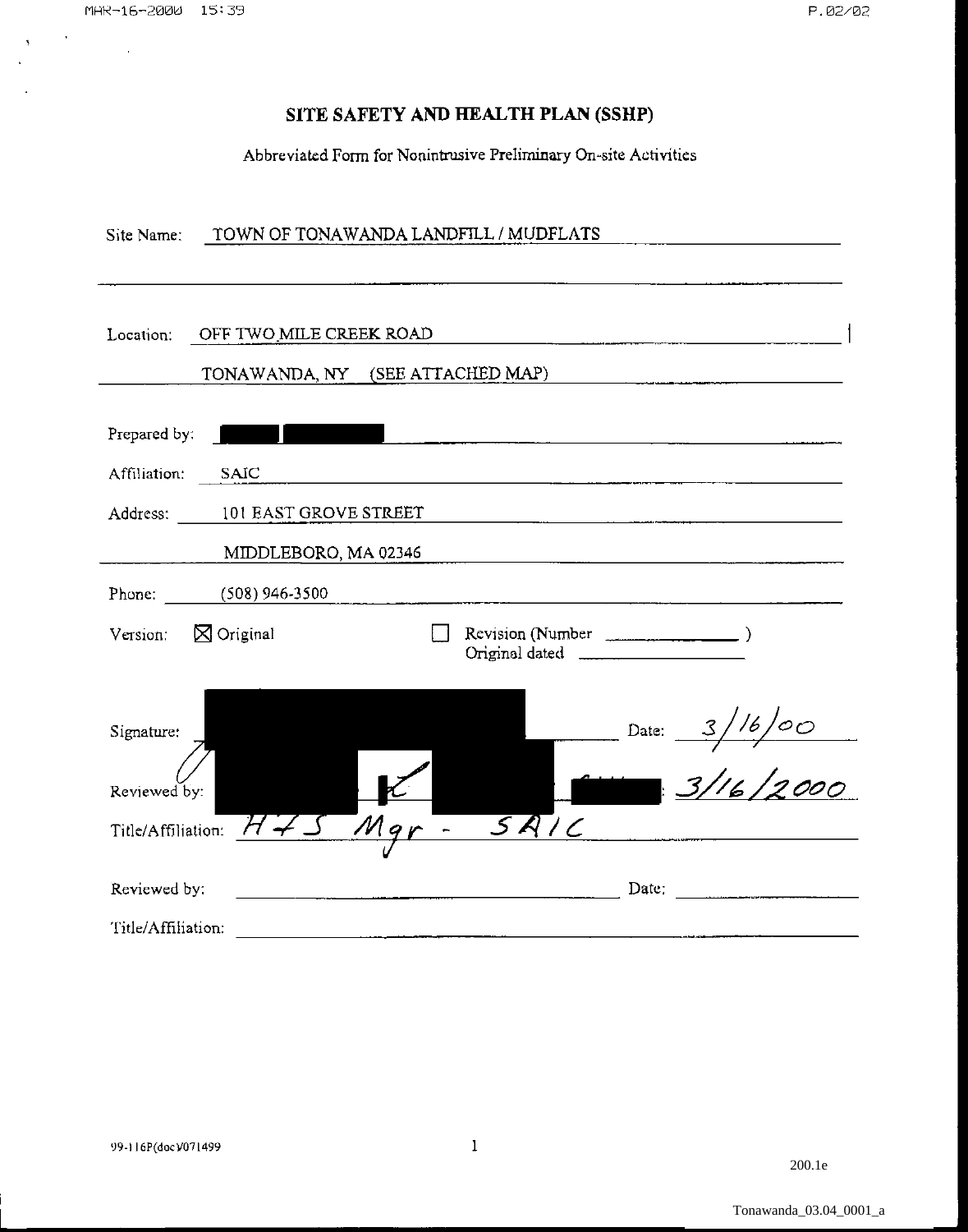# **SITE DESCRIPTION AND CONTAMINATION CHARACTERIZATION**

SITE TYPE (Check as many as applicable):

 $\mathbf{I}$ 

| Active<br>Inactive<br>Secured                                                 | Farming<br>Ag Business<br>Commercial                                                                          | Residential<br>Industrial<br>Other (Specify): Old Landfill             | Recreational<br>Natural Area |
|-------------------------------------------------------------------------------|---------------------------------------------------------------------------------------------------------------|------------------------------------------------------------------------|------------------------------|
| SURROUNDING POPULATION:                                                       |                                                                                                               |                                                                        |                              |
| Residential<br>Rural                                                          | Commercial<br>M                                                                                               | Urban<br>Other (Specify): Abandoned Incinerator / Open Area (Mudflats) |                              |
|                                                                               | DESCRIPTION OF ON-SITE ACTIVITIES: Preliminary Assessment                                                     |                                                                        |                              |
| Drive-thru<br>Walk-thru<br>On Road<br>Off Road<br>Off Path<br>Structure Entry | Forested<br>Open Terrain<br>Lake, Pond, Lagoon<br>Escorted<br><b>Buddy System</b><br><b>Structure Contact</b> |                                                                        |                              |
|                                                                               | ACTIVITIES/TASKS TO BE PERFORMED (Summarize):                                                                 |                                                                        |                              |
| SITE FEATURE VIEWING                                                          |                                                                                                               |                                                                        |                              |
| PHOTOGRAPHING                                                                 |                                                                                                               |                                                                        |                              |
|                                                                               |                                                                                                               |                                                                        |                              |
|                                                                               |                                                                                                               |                                                                        |                              |
|                                                                               |                                                                                                               |                                                                        |                              |
|                                                                               |                                                                                                               |                                                                        |                              |
|                                                                               |                                                                                                               |                                                                        |                              |
|                                                                               |                                                                                                               |                                                                        |                              |
|                                                                               |                                                                                                               |                                                                        |                              |
|                                                                               |                                                                                                               |                                                                        |                              |
|                                                                               |                                                                                                               |                                                                        |                              |
|                                                                               |                                                                                                               |                                                                        |                              |
|                                                                               |                                                                                                               |                                                                        |                              |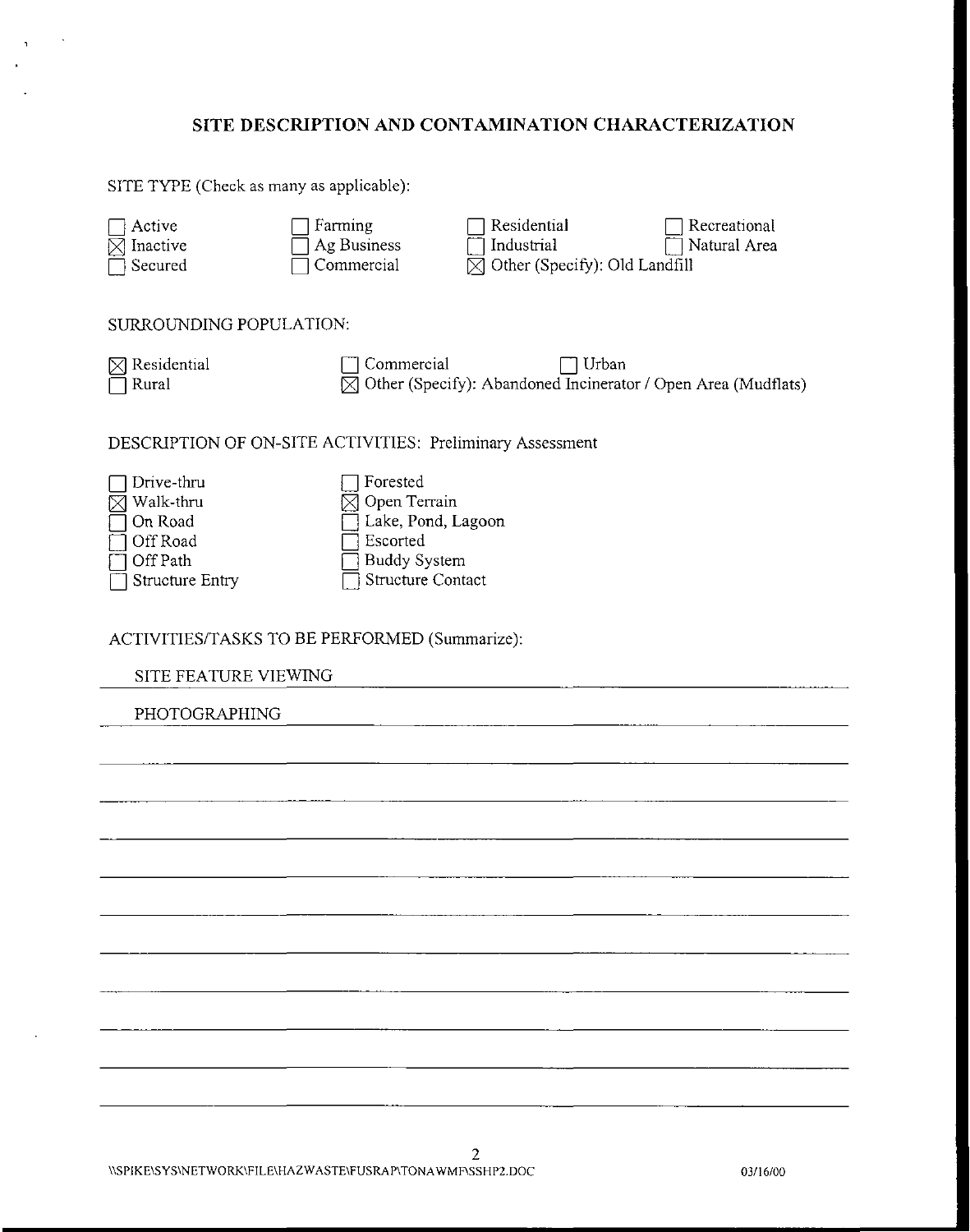# **HAZARD ASSESSMENT AND RISK ANALYSIS**

#### PHYSICAL HAZARDS:

- I. Physical hazards can be just as disabling as chemical hazards and should be avoided by the site investigator. Examples of physical hazards include:
	- a. Structural hazards (i.e., sagging roof or floor; broken or missing stairs, railings, floor boards, leaning or deteriorated load-bearing walls and support beams).
	- b. Falling hazards (open pits, manholes, silos, wells, shafts, rocks, steep inclines, or wet surfaces).
	- c. Climbing hazards (falls from any climbable structure greater than 10 feet in height; deteriorated ladders or missing rungs).
	- d. Drowning hazards may not always involve water. Examples include tanks, vats of chemicals, oils, or fuels. Standing water can be present in pits, lagoons, ponds, basins, open tanks, silos, **septic tanks, sewers, and reservoirs.**
	- e. Eye hazards include thicket branches, airborne dusts generated by windy conditions, splashes of contaminated water.
	- f. Debris hazards include exposed nails, broken timbers, sharp metal, broken glass.
	- g. Biological hazards include poisonous snakes, insects, and plants.
- 2. The site investigator shall not enter any confined space during the on-site reconnaissance survey. Confined spaces may not always be recognized as such, therefore, **when in doubt, stay out.**  Examples of some confined spaces include the following:
	- a. Excavations.
	- b. Trenches.
	- c. Surface/underground utility vaults.
	- d. Vats/silos/grain bins.
	- e. Open surface tanks/cisterns/septic tanks.
	- f. Building cellars/crawl spaces.
	- g. Tunnels.
	- h. Wells.
	- i. Boilers.
	- j. Underground/aboveground storage tanks.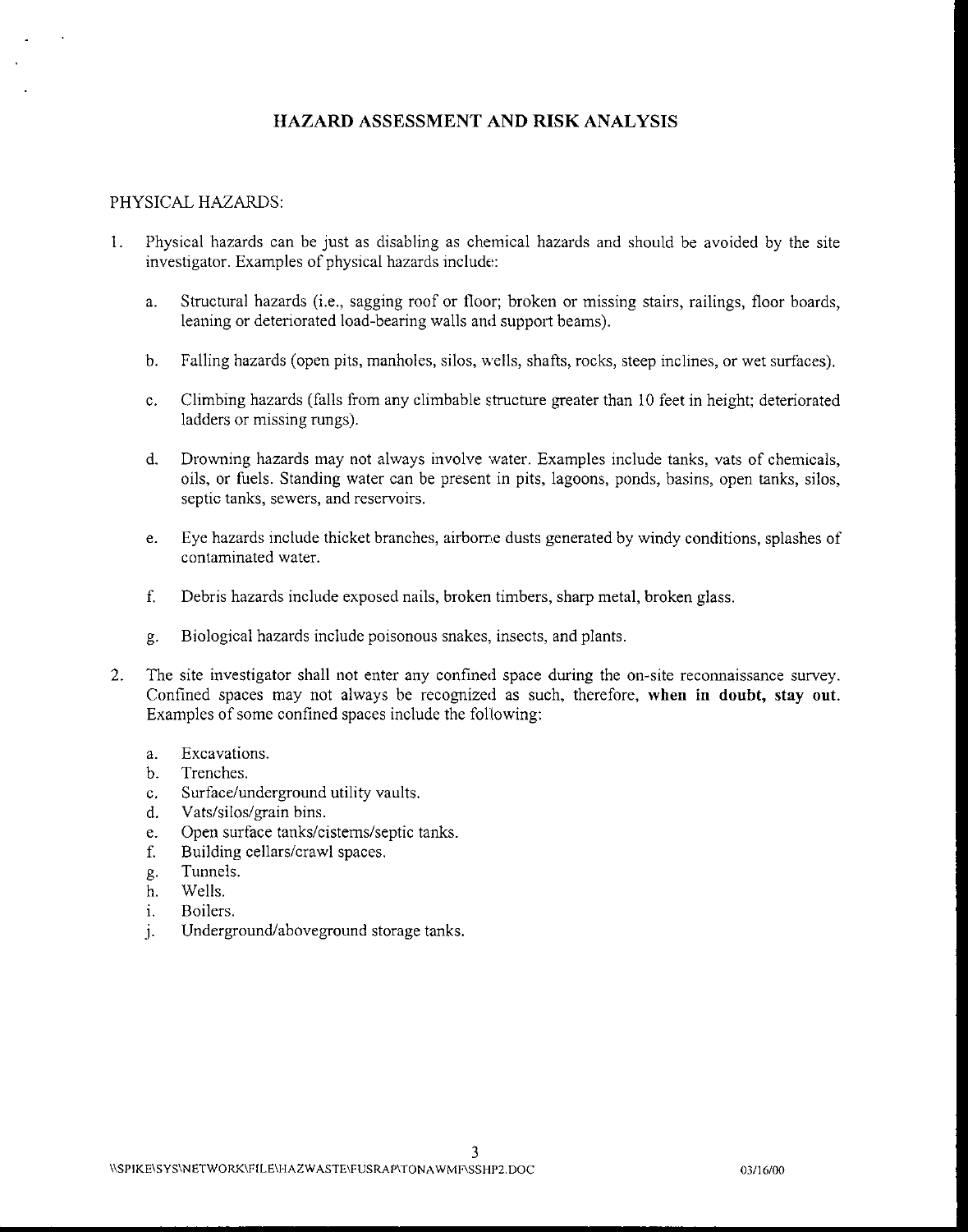# CHEMICAL HAZARDS- CONTAMINANTS OF CONCERN:

### PREVIOUS SAMPLING RESULTS/ANALYSES:

(Summary of contaminants known to be present on site determined by preliminary assessment records search)

|                | Concentration                   |       |                   |                    |
|----------------|---------------------------------|-------|-------------------|--------------------|
| Chemical Name  | Range                           | Media | Quantity Expected | Location           |
|                |                                 |       |                   | North-center of    |
| $RADIUM - 226$ | $(0.32 - 2000 \text{ pCi/g})^*$ | Soil  | N/A - Subsurface  | Landfill, Mudflats |
|                |                                 |       |                   | North-center of    |
| THORIUM - 230  | $(0.65 - 430 \text{ pCy/g})^*$  | Soil  | N/A - Subsurface  | Landfill, Mudflats |
|                |                                 |       |                   | North-center of    |
| URANIUM $-238$ | $(0.88 - 1800 \text{ pCi/g})^*$ | Soil  | N/A - Subsurface  | Landfill, Mudflats |
|                |                                 |       |                   | NE Comer of        |
| AMERICIUM-241  | $(0 - 750 \text{ pCi/g})$       | Soil  | N/A - Subsurface  | Landfill           |

\* lower concentrations found in mudflats area

#### CHEMICALS EXPECTED:

During a non-intrusive preliminary hazardous waste site survey, encounters with hazardous chemicals in such concentrations and conditions which would constitute an overexposure or an IDLH environment (confined space is **NOT** to be entered) are not expected.

Chemical Contaminant/Quantities Expected

N/A

OSHA PEL/ACGIH TLV IDLH Odor Threshold/Warning Level Warning signs/symptoms of overexposure

PPE Contingency

Chemical Contaminant/Quantities Expected

N/A

OSHA PEL/ACGIH TLV IDLH Odor Threshold/Warning Level Warning signs/symptoms of overexposure

PPE Contingency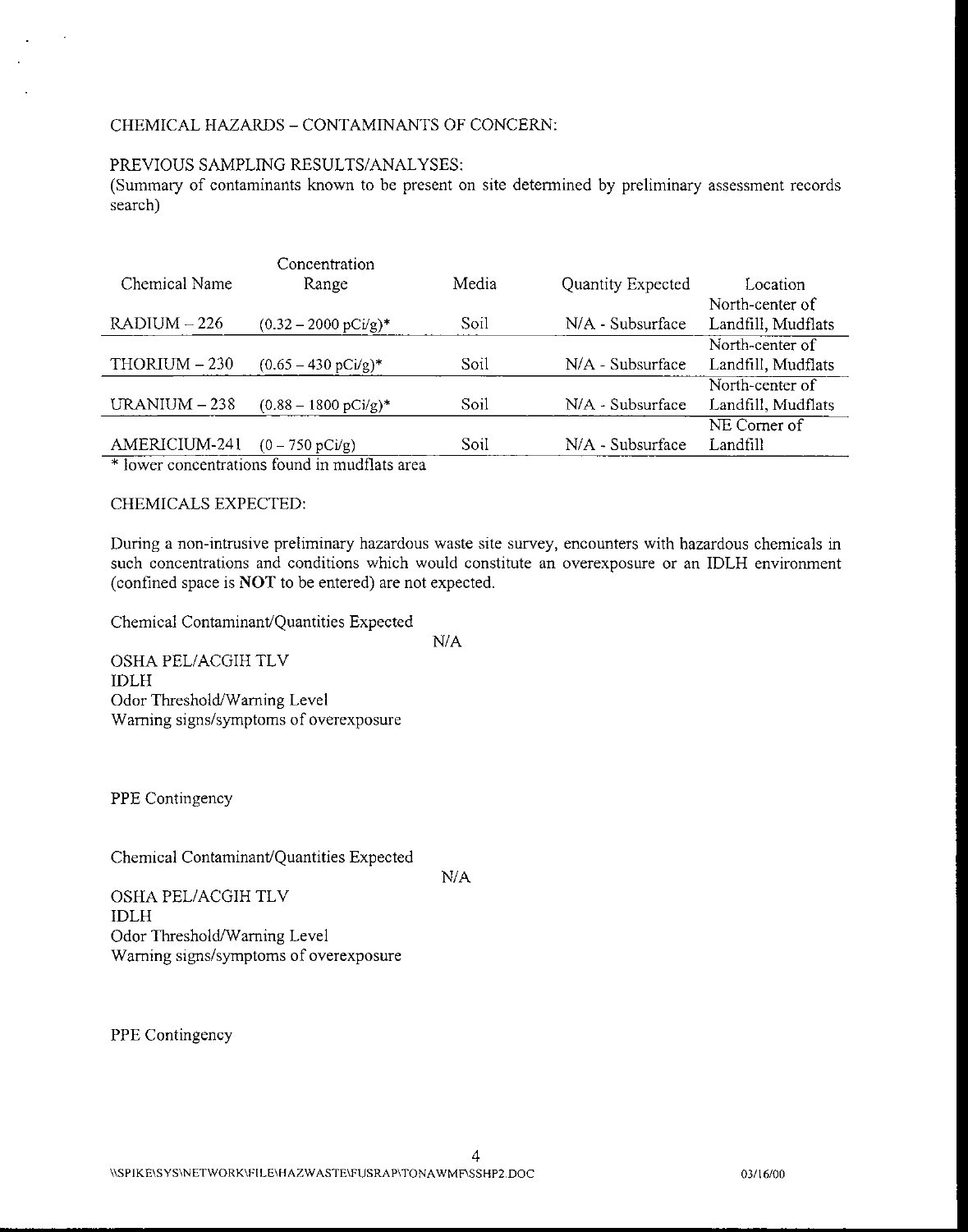Chemical Contaminant/Quantities Expected

N/A

OSHA PEL/ACGIH TLV IDLH Odor Threshold/Warning Level Warning signs/symptoms of overexposure

PPE Contingency

Chemical Contaminant/Quantities Expected

N/A

OSHA PEL/ACGIH TLV IDLH Odor Threshold/Warning Level Warning signs/symptoms of overexposure

PPE Contingency

#### HAZARD EVALUATION: (Check all that apply)

| Confined Space<br>Oxygen Deficiency<br>Falling Hazards<br>Water Hazards<br>Excavations |        | Explosive/Flammable<br>Chemicals<br>Climbing Hazards<br>Biological<br>Heat/Cold Stress | Structural<br>Electrical<br>Deoris<br>Wildlife<br>Dust/Soil |  |
|----------------------------------------------------------------------------------------|--------|----------------------------------------------------------------------------------------|-------------------------------------------------------------|--|
| <b>OVERALL HAZARD EVALUATION:</b>                                                      |        |                                                                                        |                                                             |  |
| High                                                                                   | Medium | $\boxtimes$ Low                                                                        | Unknown                                                     |  |
| HAZARDS OF GREATEST CONCERN: (List and summarize below)<br>EXPOSED LANDFILL DEBRIS     |        |                                                                                        |                                                             |  |
| TRIP AND FALL                                                                          |        |                                                                                        |                                                             |  |
|                                                                                        |        |                                                                                        |                                                             |  |
|                                                                                        |        |                                                                                        |                                                             |  |
|                                                                                        |        |                                                                                        |                                                             |  |
|                                                                                        |        |                                                                                        |                                                             |  |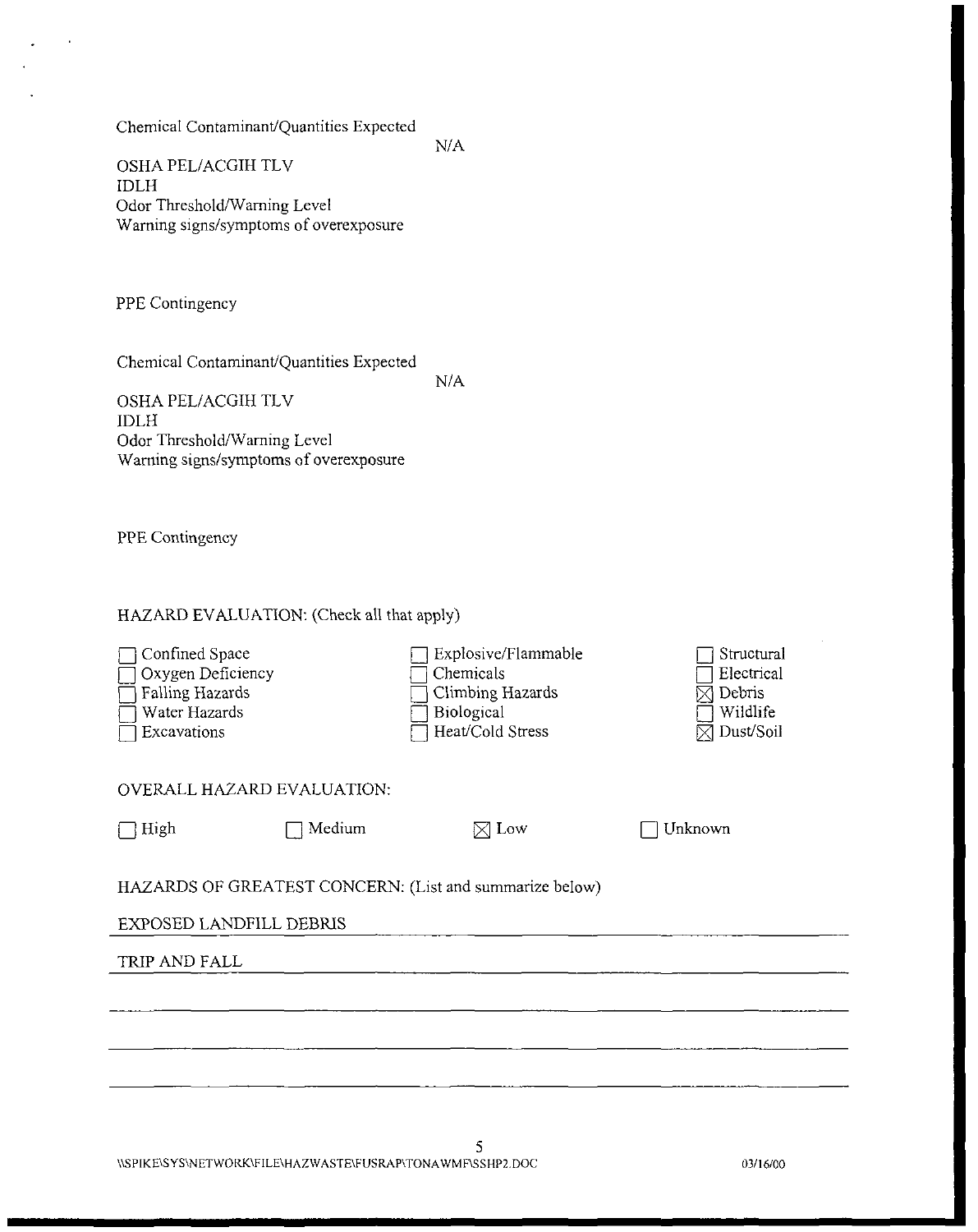# **ACCIDENT PREVENTION**

Briefly summarize content as required by USACE EM 385-1-1, paragraph 01.A. for items not addressed elsewhere in this SSHP (e.g., Activity Hazard Analyses if applicable)

WATCH YOUR STEP. DO NOT SIT / KNEEL ON LANDFILL SURFACE.

# DO NOT PICK UP ANY ITEMS.

DO NOT STEP IN OBVIOUS / SUSPECTED CONTAMINATION.

# NO SAMPLE COLLECTION.

Hard hats, safety glasses, and safety shoes shall be worn at all times during the on-site assessment/survey. A first aid kit will be available at all times. The on-site personnel will stay alert to dangers at all times. If unexpected hazardous conditions are encountered, the Site Investigator In Charge shall stop the tasks being performed, evacuate the site, and notify the Manager In Charge.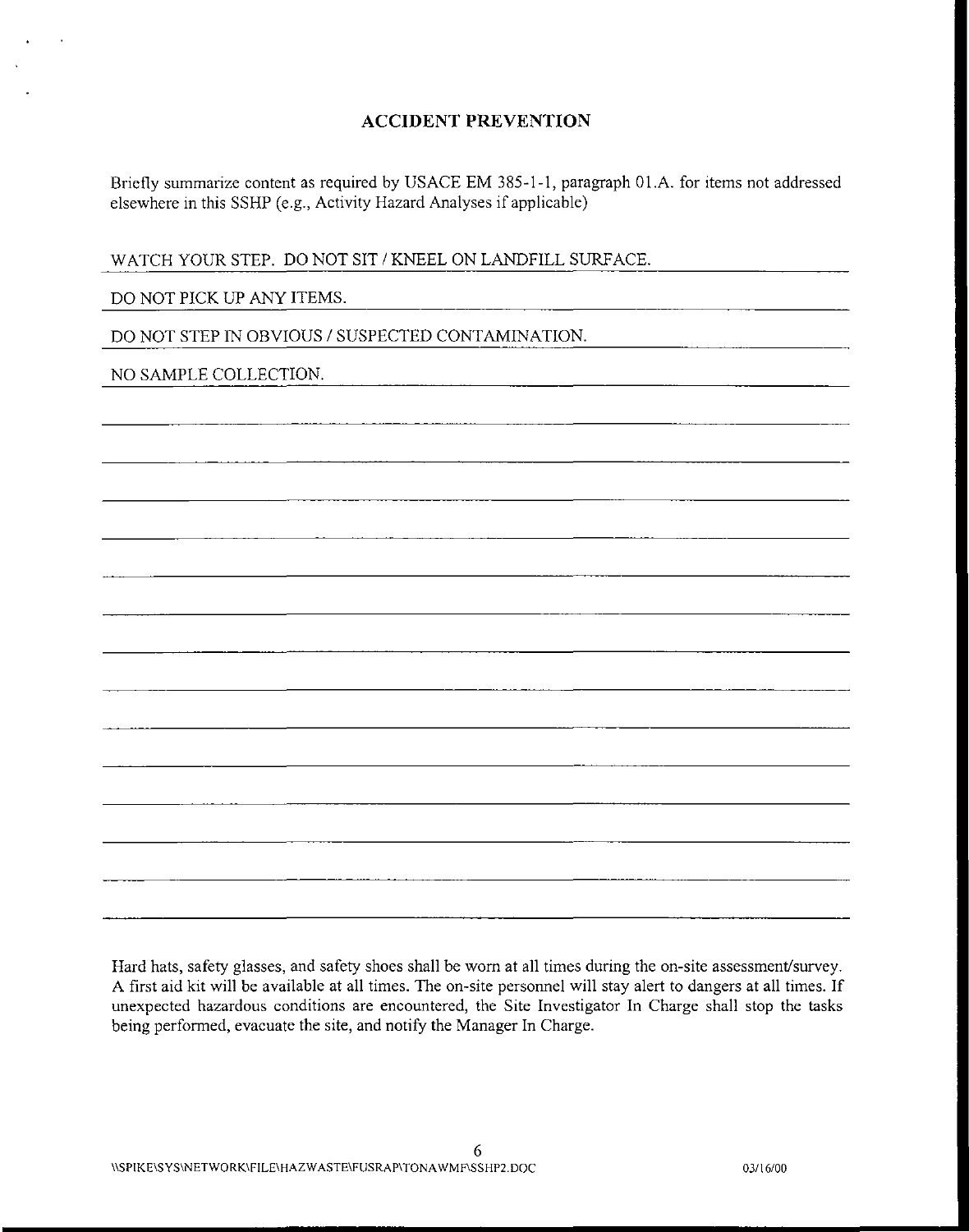# **PERSONNEL AND RESPONSIBILITIES**

| Manager In Charge: |  |  |
|--------------------|--|--|
|--------------------|--|--|

 $\hat{\mathbf{z}}$ 

 $\mathcal{A}$  $\sim$   $\ddot{\phantom{a}}$ 

| Name/Title:                                                          |                                                                                                                       |  |  |
|----------------------------------------------------------------------|-----------------------------------------------------------------------------------------------------------------------|--|--|
| Affiliation:                                                         | <b>SAIC</b>                                                                                                           |  |  |
| Phone:                                                               | $(508)$ 946-3500                                                                                                      |  |  |
|                                                                      | Responsibilities: SITE MANAGER                                                                                        |  |  |
|                                                                      |                                                                                                                       |  |  |
|                                                                      |                                                                                                                       |  |  |
|                                                                      |                                                                                                                       |  |  |
|                                                                      |                                                                                                                       |  |  |
| Site Investigator:                                                   |                                                                                                                       |  |  |
| Name/Title:                                                          | <u> 1980 - Jan Barbara Barbara, maso a popular establecidad e a provincia de la provincia de la provincia de la p</u> |  |  |
| Affiliation:                                                         | <b>SAIC</b>                                                                                                           |  |  |
| Phone:                                                               | $(508)$ 946-3500                                                                                                      |  |  |
| Responsibilities:                                                    |                                                                                                                       |  |  |
|                                                                      |                                                                                                                       |  |  |
|                                                                      |                                                                                                                       |  |  |
|                                                                      |                                                                                                                       |  |  |
|                                                                      | Assistant Site Investigator:                                                                                          |  |  |
|                                                                      |                                                                                                                       |  |  |
| Name/Title:                                                          |                                                                                                                       |  |  |
| Affiliation:                                                         | <b>SAIC</b>                                                                                                           |  |  |
| Phone:                                                               | $(508)$ 946-3500                                                                                                      |  |  |
| Responsibilities:<br><u> 1980 - Andrew Amerikaanse kommunister (</u> |                                                                                                                       |  |  |
|                                                                      |                                                                                                                       |  |  |
|                                                                      |                                                                                                                       |  |  |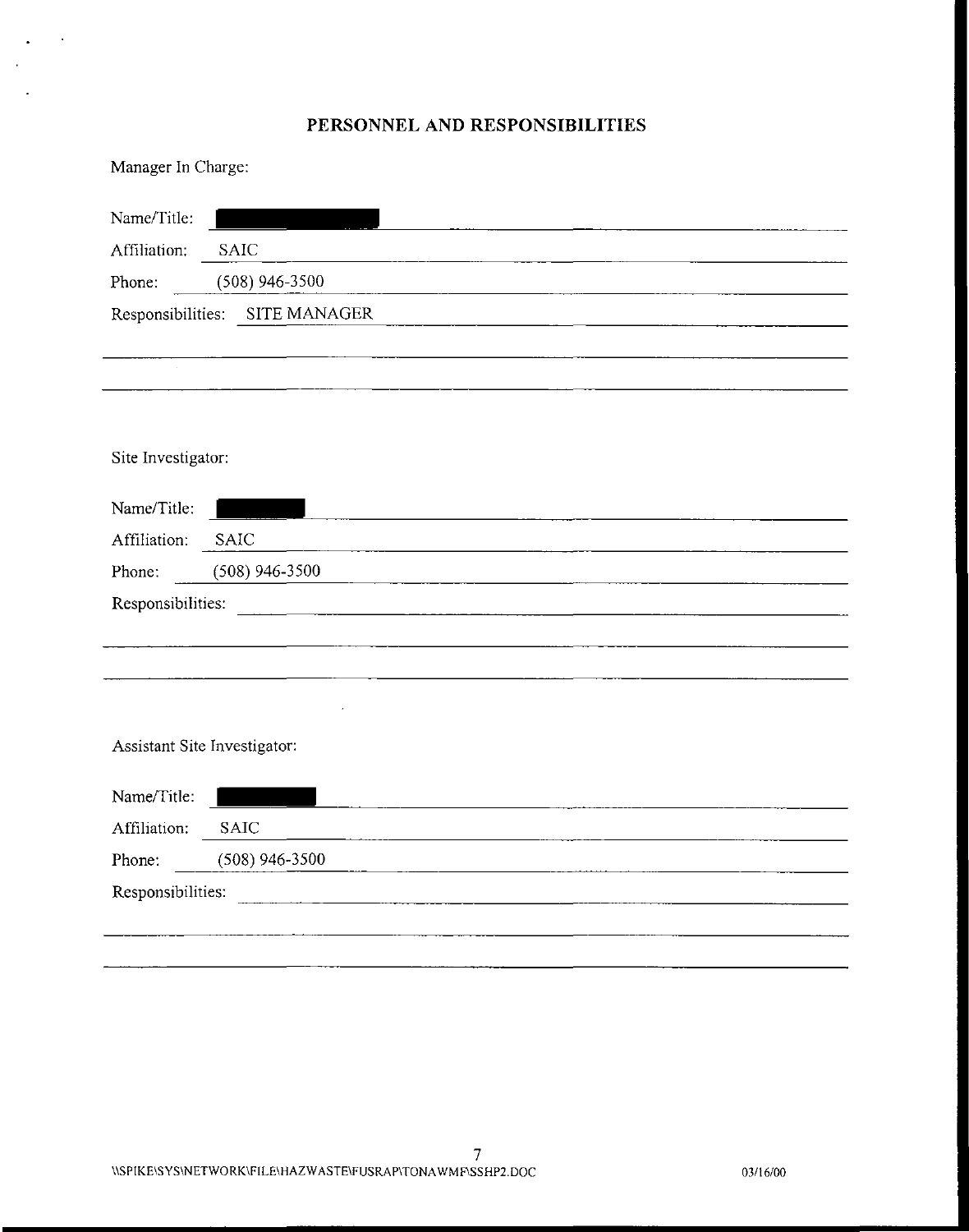Site Safety and Health Officer:

| Name:             |                                             |  |  |  |
|-------------------|---------------------------------------------|--|--|--|
| Affiliation: SAIC |                                             |  |  |  |
|                   | Phone: (508) 946-3500                       |  |  |  |
|                   | Responsibilities: CONDUCT TAILGATE BRIEFING |  |  |  |
|                   |                                             |  |  |  |

# **TRAINING**

- 1. The Manager In Charge shall assure and the Site Safety and Health Officer shall verify that all on-site personnel have completed appropriate training in the use of personal protective equipment before the commencement of on-site activities.
- 2. Training shall include the use, maintenance, care, and limitations of all PPE taken to and to be used (as contingency) on site during the survey, and the OSHA training requirements per 29 CFR 1910.120(e) and 29 CFR 1910.134 as may be applicable.
- 3. Additionally, all personnel who will be performing on-site activities shall be trained in the contents on this site-specific SSHP, including site procedures to be followed and any site-specific hazards if known.

| Employee Name | Training Provided/Date                 | Trainer         |
|---------------|----------------------------------------|-----------------|
|               | Tailgate Site Entry Briefing (3/20/00) | Frank Stevenson |
|               | Tailgate Site Entry Briefing (3/20/00) | Frank Stevenson |
|               | Tailgate Site Entry Briefing (3/20/00) | Frank Stevenson |
|               | Tailgate Site Entry Briefing (3/20/00) | Frank Stevenson |
|               | Tailgate Site Entry Briefing (3/20/00) | Frank Stevenson |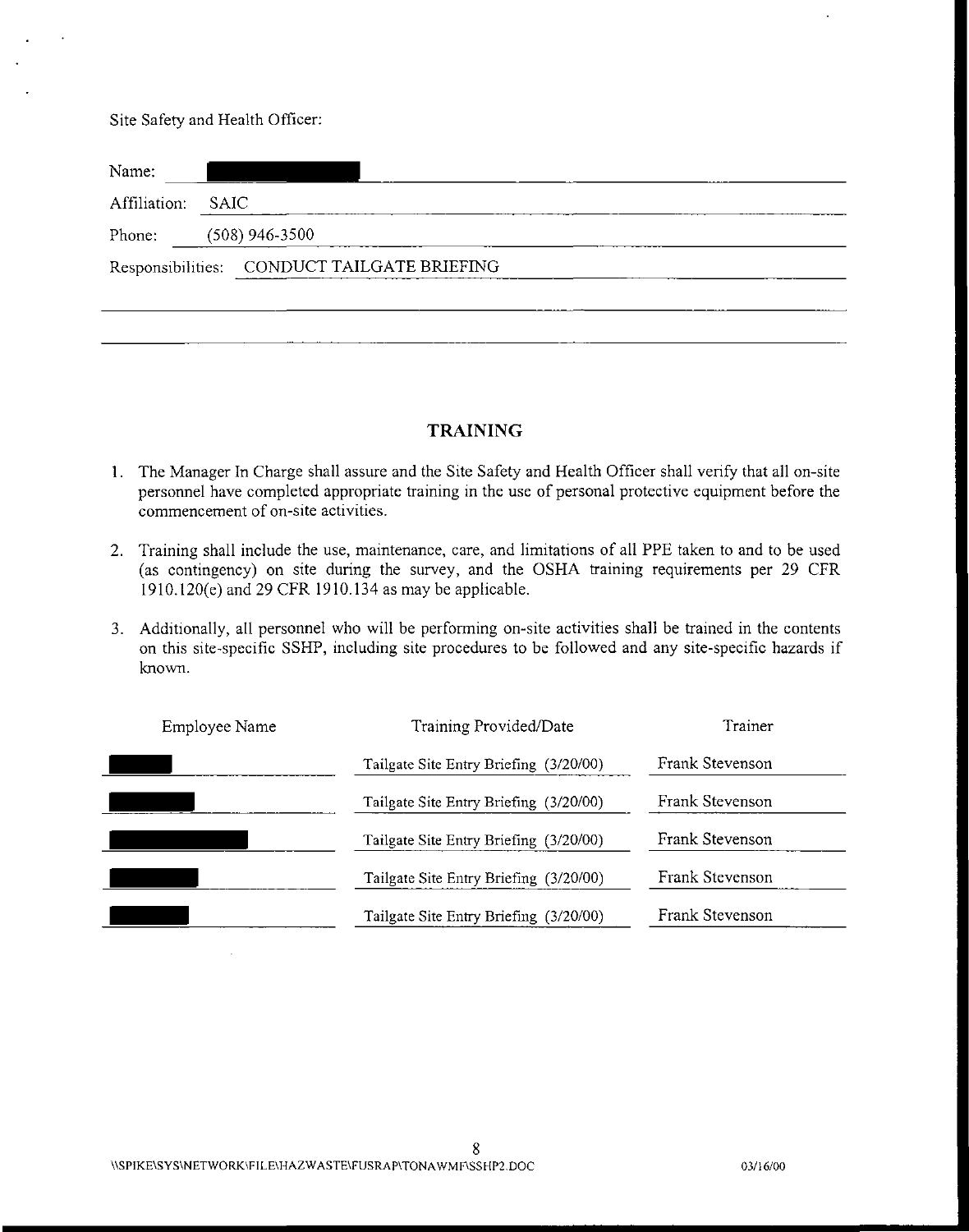## **PERSONAL PROTECTIVE EQUIPMENT (PPE)**

For non-intrusive preliminary on-site activities, only Level D protective equipment is required (including steel-toed safety shoes, safety glasses, and hard hat). If any indication of hazardous conditions is detected, the Site Investigator In Charge shall stop the tasks being performed, evacuate the site area, and notify the Manager In Charge. Following a discussion and concurrence with safety and health professionals, contingencies for more protective levels such as Modified Level D or Level C can be implemented and shall be made a part of this SSHP. Any changes to the SSHP should be approved by the district Safety and Occupational Health Office's industrial hygienist and/or safety specialist.

#### LEVELS OF PROTECTION:

Level D: A work uniform affording minimal protection, used for nuisance contamination only. The following constitute Level D equipment; it may be used as appropriate.

Coveralls Gloves (optional) Boots/shoes, chemical-resistant steel toe and shank Boots, outer, chemical-resistant (optional) Safety glasses or chemical splash goggles Hard hat Escape masks (optional) Face shield (optional)

**Modified Level D:** Same as Level D except that chemical-resistant clothing (chemical-resistant coveralls/ splash suits; hoods; disposable chemical-resistant coveralls) and inner and outer chemical-resistant gloves are worn in place of or in addition to the standard coveralls.

**Level** C: Same as Modified Level D except that full-face or half-mask (as appropriate), air-purifying respirators (NIOSH approved) are also required to be worn.

#### PPE REQUIREMENTS BY INVESTIGATION TASKS:

| TASK #:      | SITE VIEW / WALK OVER |                           |                                                            |      |
|--------------|-----------------------|---------------------------|------------------------------------------------------------|------|
|              |                       |                           |                                                            |      |
|              | LEVEL OF PROTECTION:  |                           |                                                            |      |
| PRIMARY:     |                       | $\times 1$ D              | Modified Level D                                           | - LC |
| CONTINGENCY: |                       |                           | Modified Level D                                           |      |
| NOTES:       |                       |                           | NONE - ANY INDICATION OF UNEXPECTED HAZARD CONDITIONS WILL |      |
|              |                       | RESULT IN SITE EVACUATION |                                                            |      |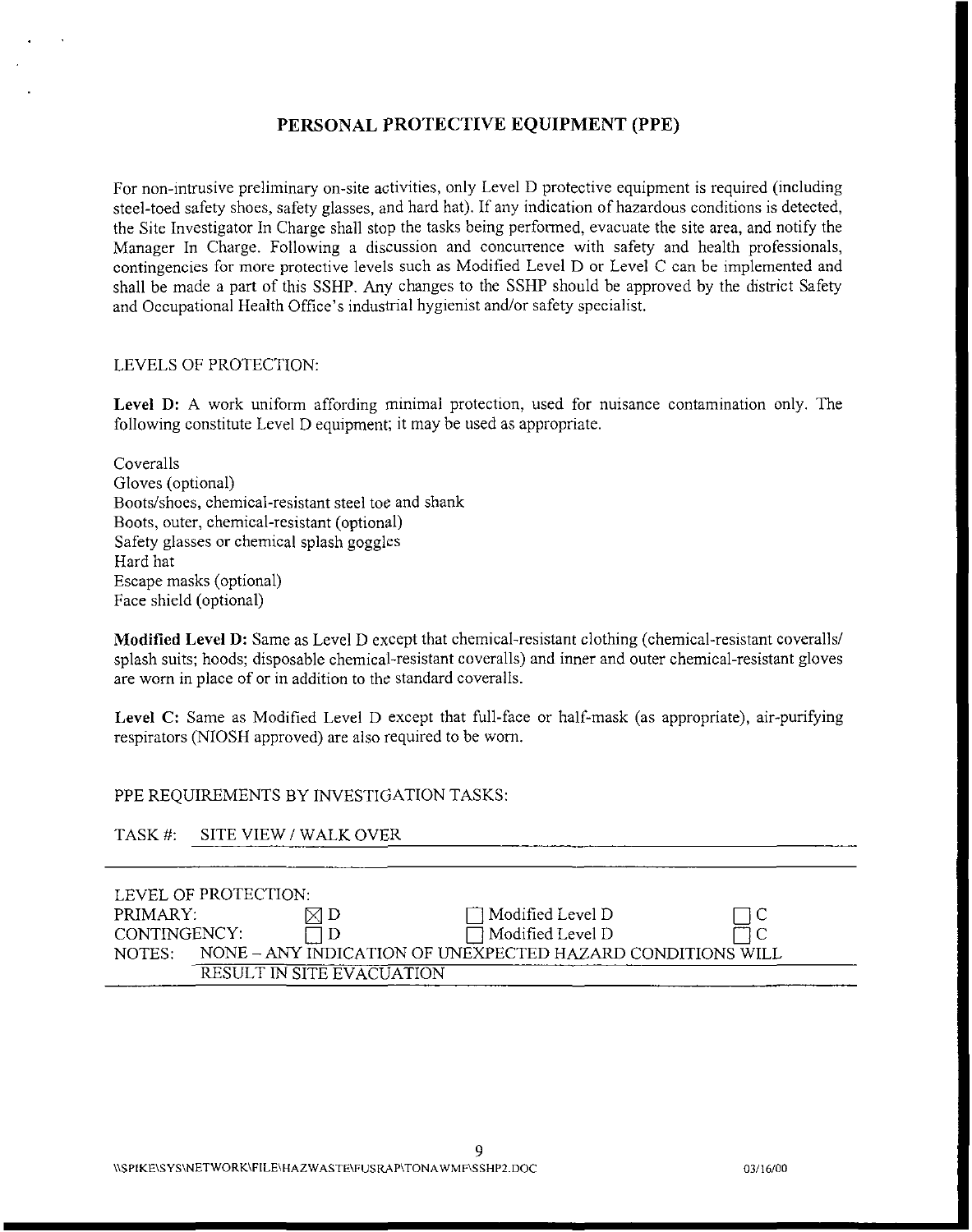| TASK #:<br>N/A                                                    |        |                                      |                   |
|-------------------------------------------------------------------|--------|--------------------------------------|-------------------|
| LEVEL OF PROTECTION:<br>PRIMARY:<br>CONTINGENCY:<br>NOTES:        | D<br>D | Modified Level D<br>Modified Level D | C<br>Ċ            |
| TASK #:                                                           |        |                                      |                   |
| LEVEL OF PROTECTION:<br>PRIMARY:<br>CONTINGENCY:<br>NOTES:        | D<br>D | Modified Level D<br>Modified Level D |                   |
| TASK #.                                                           |        |                                      |                   |
| <b>LEVEL OF PROTECTION:</b><br>PRIMARY:<br>CONTINGENCY:<br>NOTES: | D<br>D | Modified Level D<br>Modified Level D | $\overline{C}$    |
| TASK#:                                                            |        |                                      |                   |
| LEVEL OF PROTECTION:<br>PRIMARY:<br>CONTINGENCY:<br>NOTES:        | D<br>D | Modified Level D<br>Modified Level D |                   |
| TASK #:                                                           |        |                                      |                   |
| LEVEL OF PROTECTION:<br>PRIMARY:<br>CONTINGENCY:<br>NOTES:        | D<br>D | Modified Level D<br>Modified Level D | C<br>$\mathsf{C}$ |
| TASK #:                                                           |        |                                      |                   |
| LEVEL OF PROTECTION:<br>PRIMARY:<br>CONTINGENCY:<br>NOTES:        | D<br>D | Modified Level D<br>Modified Level D |                   |

 $\ddot{\phantom{0}}$ 

l,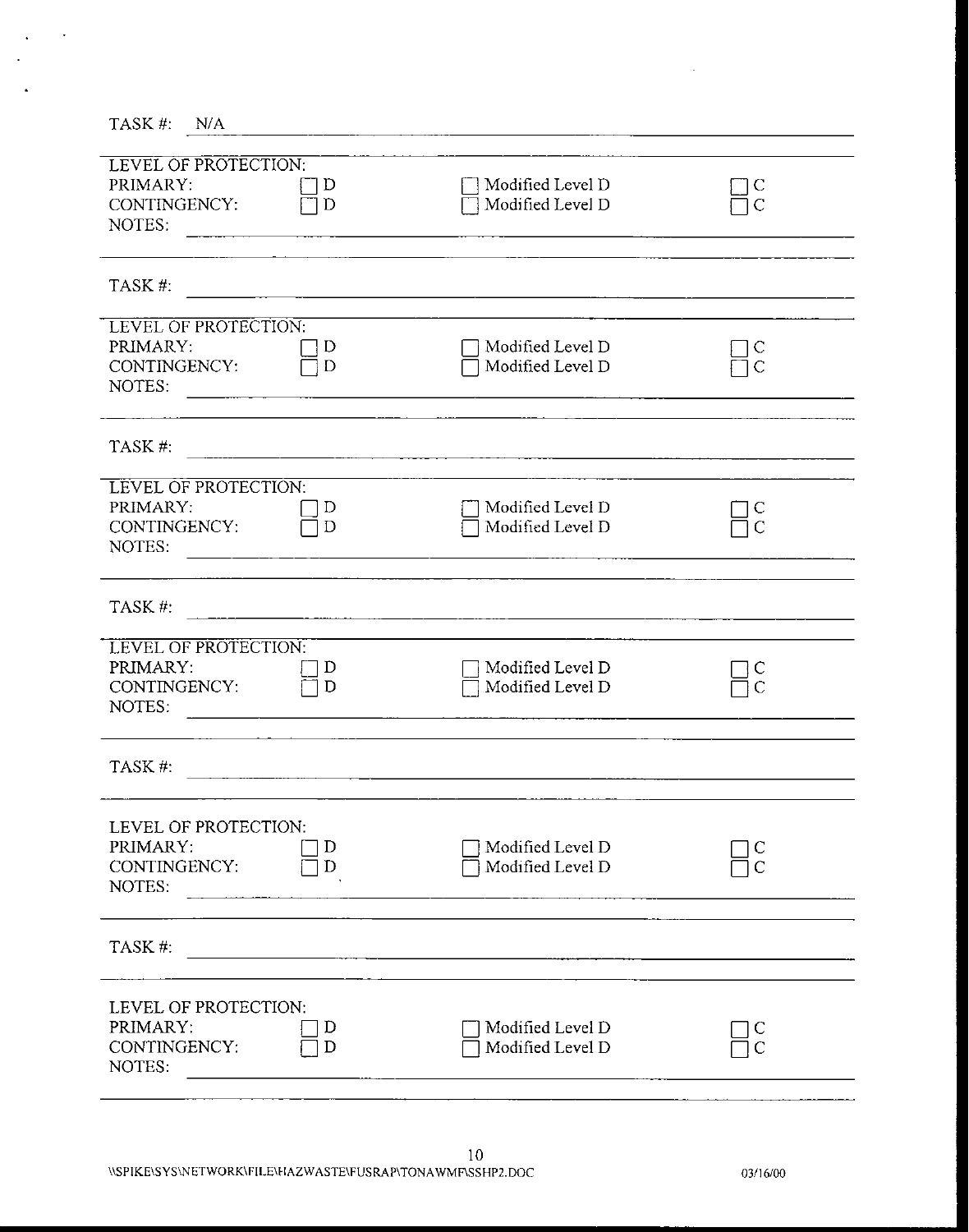# **MEDICAL SURVEILLANCE**

The Manager In Charge shall ensure and the Site Safety and Health Officer shall verify that all on-site personnel have completed any medical exams that may be required to participate in the on-site survey, or that may be required to wear appropriate personal protective equipment which is to be taken to the site either for use or as part of a contingency plan.

|     | Employee | <b>Examination Type</b> | Exam Date |
|-----|----------|-------------------------|-----------|
| N/A |          |                         |           |
|     |          |                         |           |
|     |          |                         |           |
|     |          |                         |           |
|     |          |                         |           |
|     |          |                         |           |

# **EXPOSURE MONITORING EQUIPMENT AND PROCEDURES**

**For** non-intrusive preliminary on-site activities, monitoring equipment is not required. If any indication of unsafe conditions is detected concerning potential overexposures to chemical contaminants, the Site Investigator In Charge shall stop the tasks being performed, evacuate the site, and notify the Manager In Charge. Following a discussion and concurrence with safety and health professionals, contingencies for appropriate monitoring for toxic and hazardous atmospheres can be implemented and shall be appended to the SSHP. Any changes to the SSHP should be approved by the district Safety and Occupational Health Office's industrial hygienist and/or safety specialist.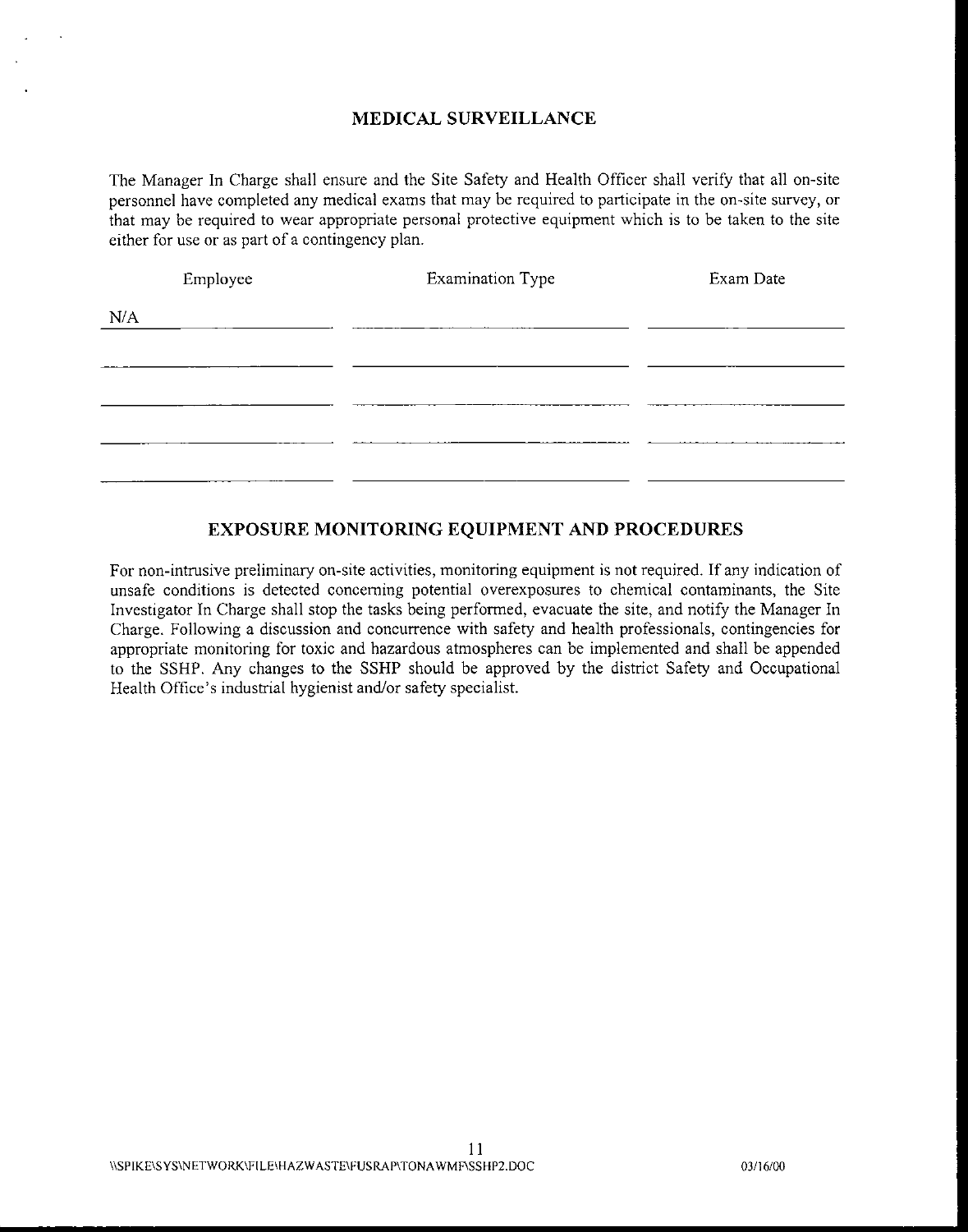#### **HEAT AND COLD STRESS MONITORING**

A determination shall be made by qualified health and safety professionals regarding the applicability of heat and cold stress monitoring based on site weather conditions expected at the time work is conducted. Should monitoring be deemed necessary, the monitoring criteria published in Chapter 8 of the NIOSH/OSHAIUSCG/EPA "Occupational Safety and Health Guidance Manual for Hazardous Waste Site Activities" (NIOSH publication number 85-115, October 1985) shall be followed.

# **STANDARD OPERATING SAFETY PROCEDURES, ENGINEERING CONTROLS, Al'ID WORK PRACTICES**

- I. Briefly describe each element not elsewhere addressed in this plan which is applicable to this site. Attach additional pages as necessary to describe site-specific procedures.
- 2. If possible, the on-site activity should be conducted with not less than two persons (EPA buddy system), the site investigator and another trained person who is in an area free of hazardous conditions but who maintains constant communication and line of sight with the on-site investigator. The site investigator shall exercise good judgement and common sense. In general, if a hazard is recognized, it should be avoided and documented. The site investigator shall not investigate hazards during the initial on-site survey, but merely note their presence. The prime objective of the initial survey is to determine the need for additional surveys and studies.
- 3. Hazard and contamination avoidance shall be practiced by the on-site investigator. Telltale hazard indicators found on potential HTRW sites can include:
	- a. Evidence of fish, animal, or plant kills.
	- b. Visible emission of dusts, mists, smoke, fog.
	- c. Pools of liquid chemical waste or sludge.
	- d. Discolored, oil-stained soil or water.
	- e. Unusual odors from soil or water.
	- f. Abnormal mounds or depressions in the ground surface.
	- g. Chemical containers.
	- h. Exposed tanks or drums.

SITE RULES AND PROHIBITIONS: At any sign of hazardous (unexpected) condition, stop tasks being performed, evacuate the site area, and contact the Manager In Charge.

- I. Material handling procedures: DO NOT HANDLE
- 2. Drum handling procedures: DO NOT HANDLE
- 3. Confined space entry: DO NOT ENTER
- 4. Ignition source and electrical protection: NO SMOKING
- 5. Excavation safety: DO NOT ENTER TRENCHES/EXCAVATIONS
- 6. Illumination: DAYLIGHT HOURS ONLY
- 7. Sanitation: USE OFF-SITE FACILITIES
- 8. Engineering controls: N/A
- 9. Buddy System: USE
- 10. Other: (Note any special procedures to be used in identifying chemical containers or other items of concern, i.e., do not physically handle, etc. Specify here also any site-specific considerations not previously mentioned.)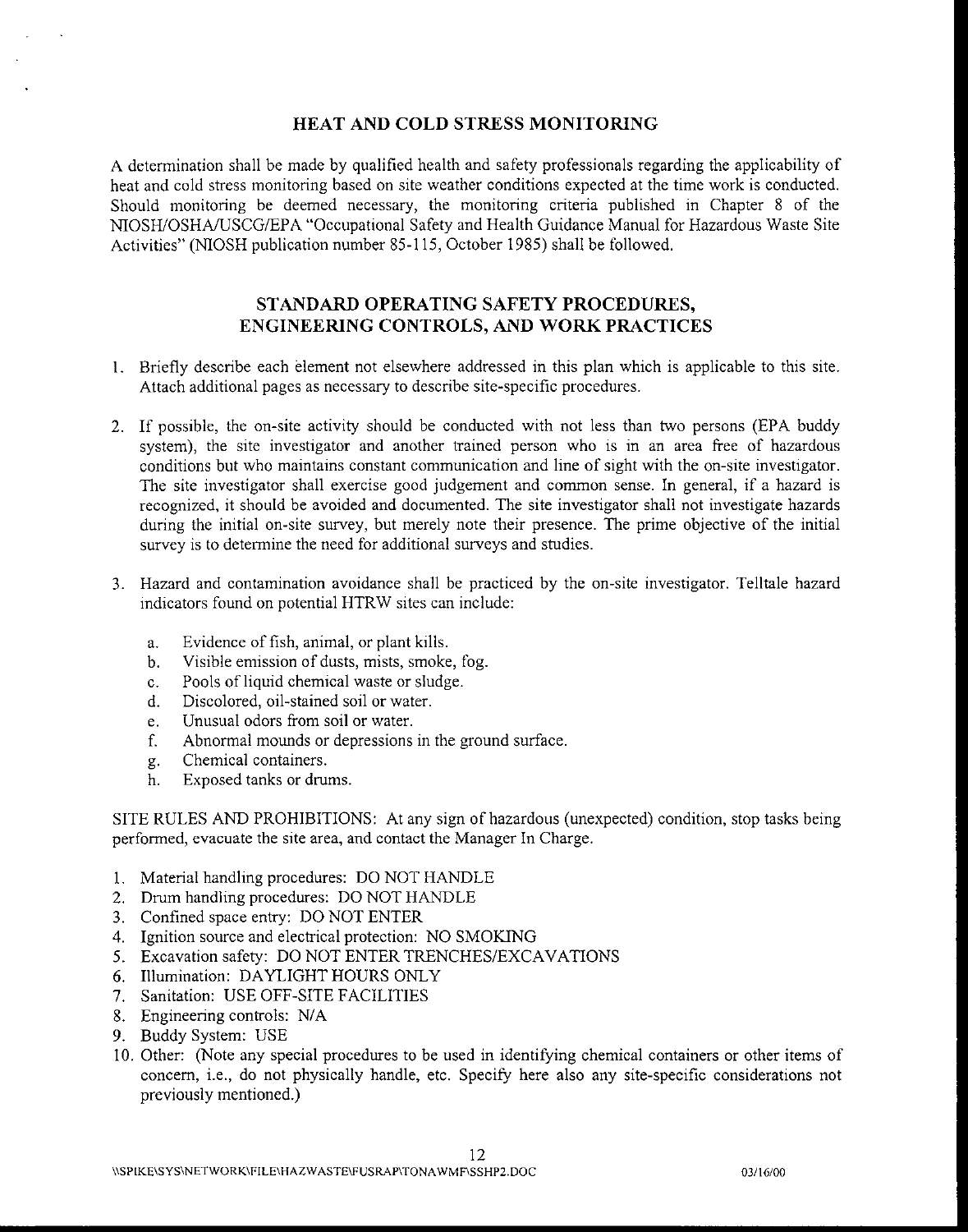#### **DECONTAMINATION PROCEDURES**

For non-intrusive preliminary on-site activities, decontamination procedures are not anticipated. If any contingency PPE is worn which may require decontamination and/or disposal (such as disposable coveralls, disposable boot covers, respirator cleaning, etc.), the Site Investigator In Charge or the Site Safety and Health Officer shall make the necessary prearrangements. As a precaution regarding shoes/boots, the Site Investigator In Charge shall direct on-site personnel not to walk on surfaces that have obvious contamination. If any indication of unsafe conditions is detected, the Site Investigator In Charge shall stop the tasks being performed, evacuate the site area, and notify the Manager In Charge.

#### **EMERGENCY RESPONSE PLAN**

If emergency situations, injuries/illnesses, or unanticipated hazardous conditions are encountered, personnel will immediately stop work, evacuate the site, and contact the Manager In Charge.

ON-SITE FIRST AID AND EMERGENCY EQUIPMENT: A suitable first aid kit shall be available at all times. List contents, as required for anticipated site safety and health hazards.

#### EMERGENCY CONTACTS:

All emergency phone numbers that are relevant to this site shall be listed below so that in the event of an emergency, the appropriate responders will be contacted. Personnel shall stay alert to dangers at all times. If unanticipated or unexpected hazardous conditions are encountered, personnel will immediately stop work, evacuate the site, and contact the Manager In Charge.

| SAIC Health & Safety Manager, Steve Davis | (865) 481-4755     |  |
|-------------------------------------------|--------------------|--|
| USACE IH, Anthony Cappella                | $(716) 879 - 4173$ |  |
| USACE Project Manager, Ray Pilon          | $(716)$ 879-4146   |  |
| USACE Project Engineer, Stephen Buechi    | (716) 879-4287     |  |
| Manager In Charge, Frank Stevenson        | (508) 946-3500     |  |
| Fire                                      | 911                |  |
| Police                                    | 911                |  |
| Hospital                                  | $(716)$ 447-6100   |  |
| Ambulance                                 | 911                |  |
| Poison Control Center                     | (800) 682-9211     |  |
|                                           |                    |  |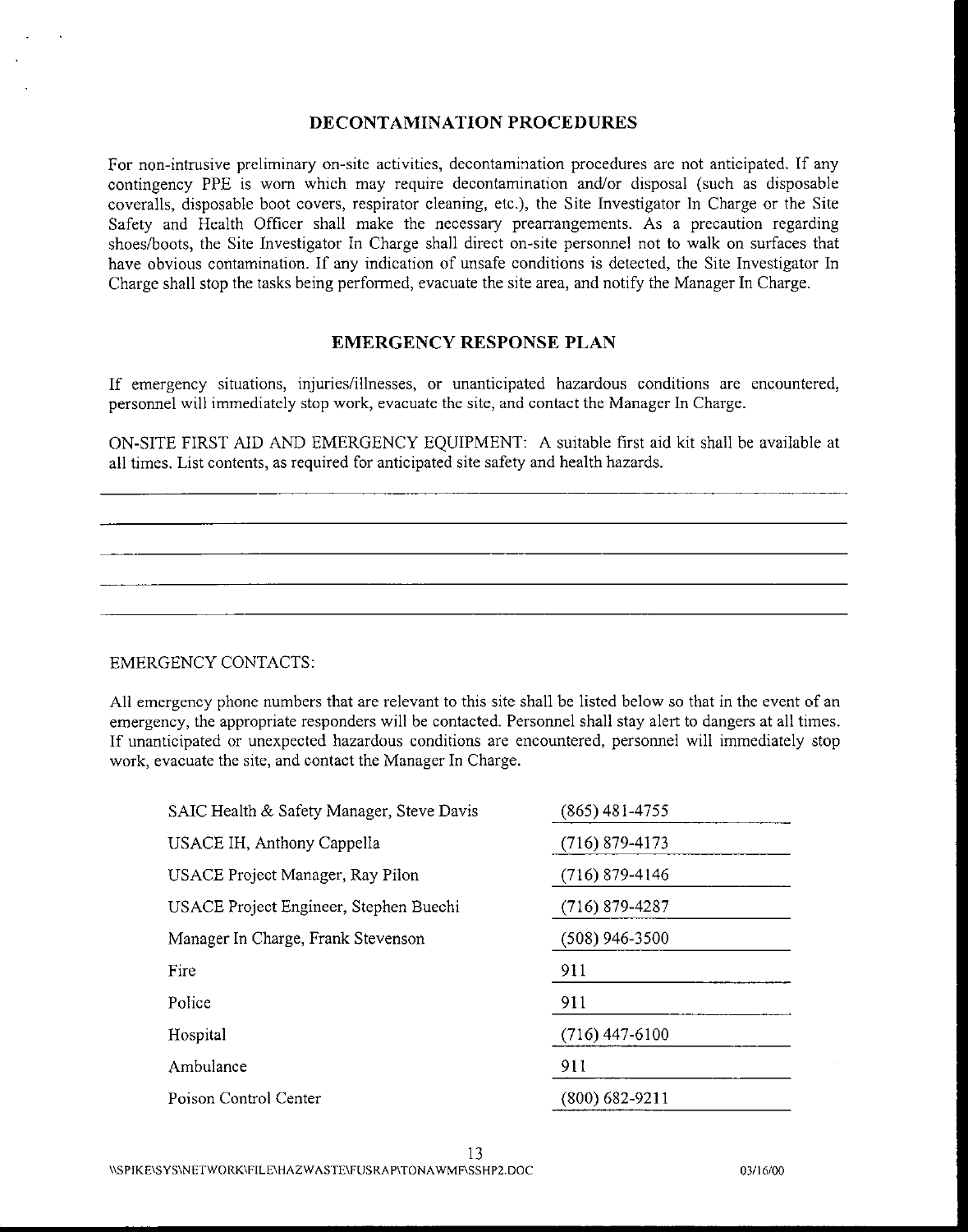#### HOSPITAL INFORMATION:

Name: KENMORE MERCY HOSPITAL

Telephone number:  $(716)$  447-6100

Address: 2950 ELMWOOD AVENUE

Distance to hospital:  $1-2$  MILES

Route to Hospital: (NOTE ROUTE ON AN AREA MAP AND ATTACH TO SSHP.)

# **LOGS, REPORTS AND RECORD KEEPING**

The logs and reports developed as a result of the preliminary assessment research for this survey, the historical data, all records, standard operating procedures, and this SSHP shall be maintained, as appropriate, by the Manager In Charge.